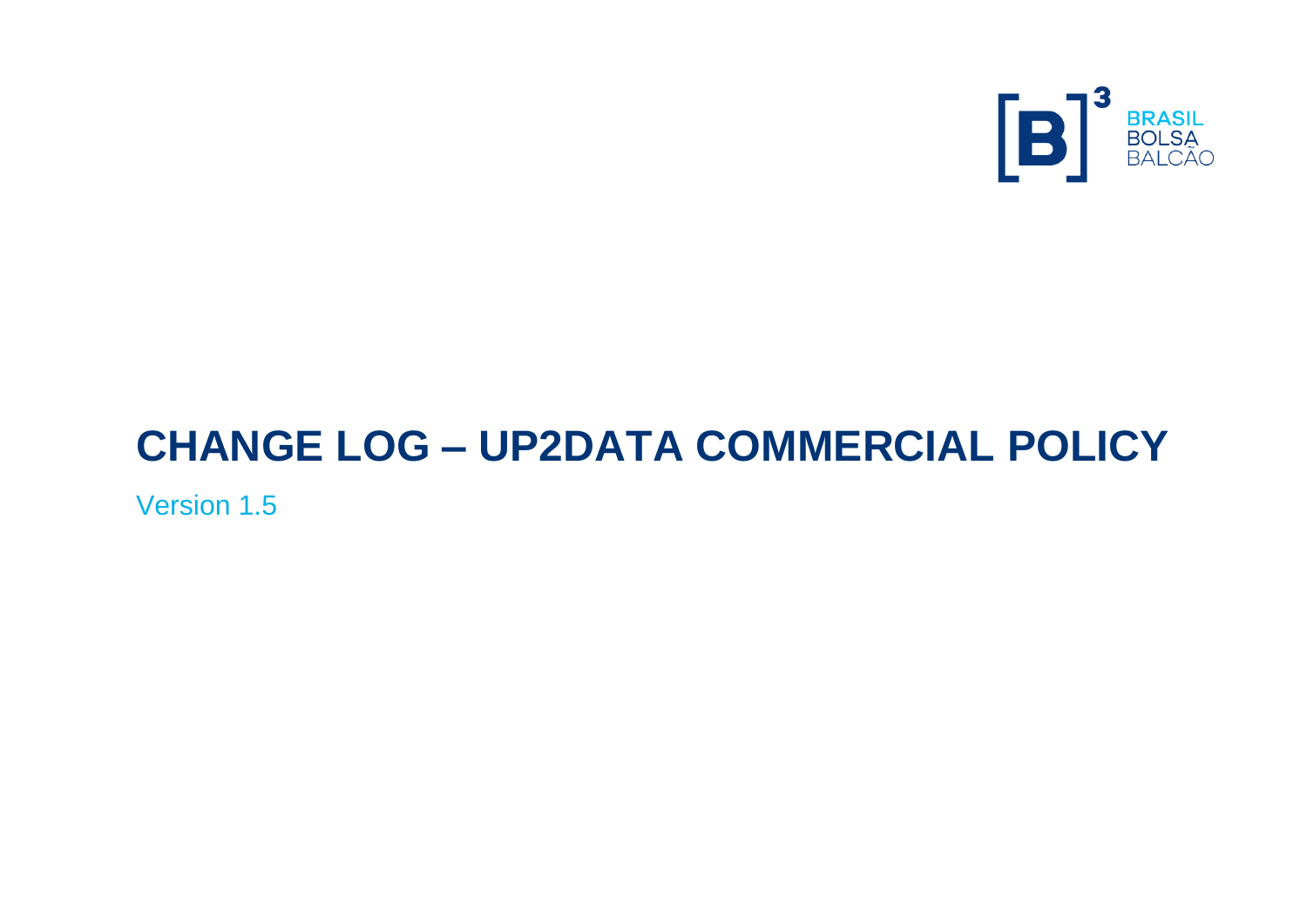

| <b>COMMERCIAL POLICY 1.3</b>                                                                                                                                                                                                                                                                                                                                                                                                                       | <b>COMMERCIAL POLICY 1.5</b>                                                                                                                                                                                        | <b>COMMENT</b>     |
|----------------------------------------------------------------------------------------------------------------------------------------------------------------------------------------------------------------------------------------------------------------------------------------------------------------------------------------------------------------------------------------------------------------------------------------------------|---------------------------------------------------------------------------------------------------------------------------------------------------------------------------------------------------------------------|--------------------|
| <b>INTRODUCTION</b><br>$\mathbf{1}$<br>The term UP2DATA identifies the provision of <b>B3</b> 's end<br>of day (EOD) data and reference data, and represents<br>the technological solutions employed by B3 to enable<br>the provision of such service so as to add value to users<br>of these data. This document is intended to describe the<br>rules and conditions regarding the UP2DATA service,<br>and to guide current and future customers. | <b>INTRODUCTION</b><br>This document is intended to describe the rules and<br>conditions regarding the UP2DATA service, describing<br>rights and obligations for service's<br>contractors<br>("COMMERCIAL POLICY"). | <b>Text review</b> |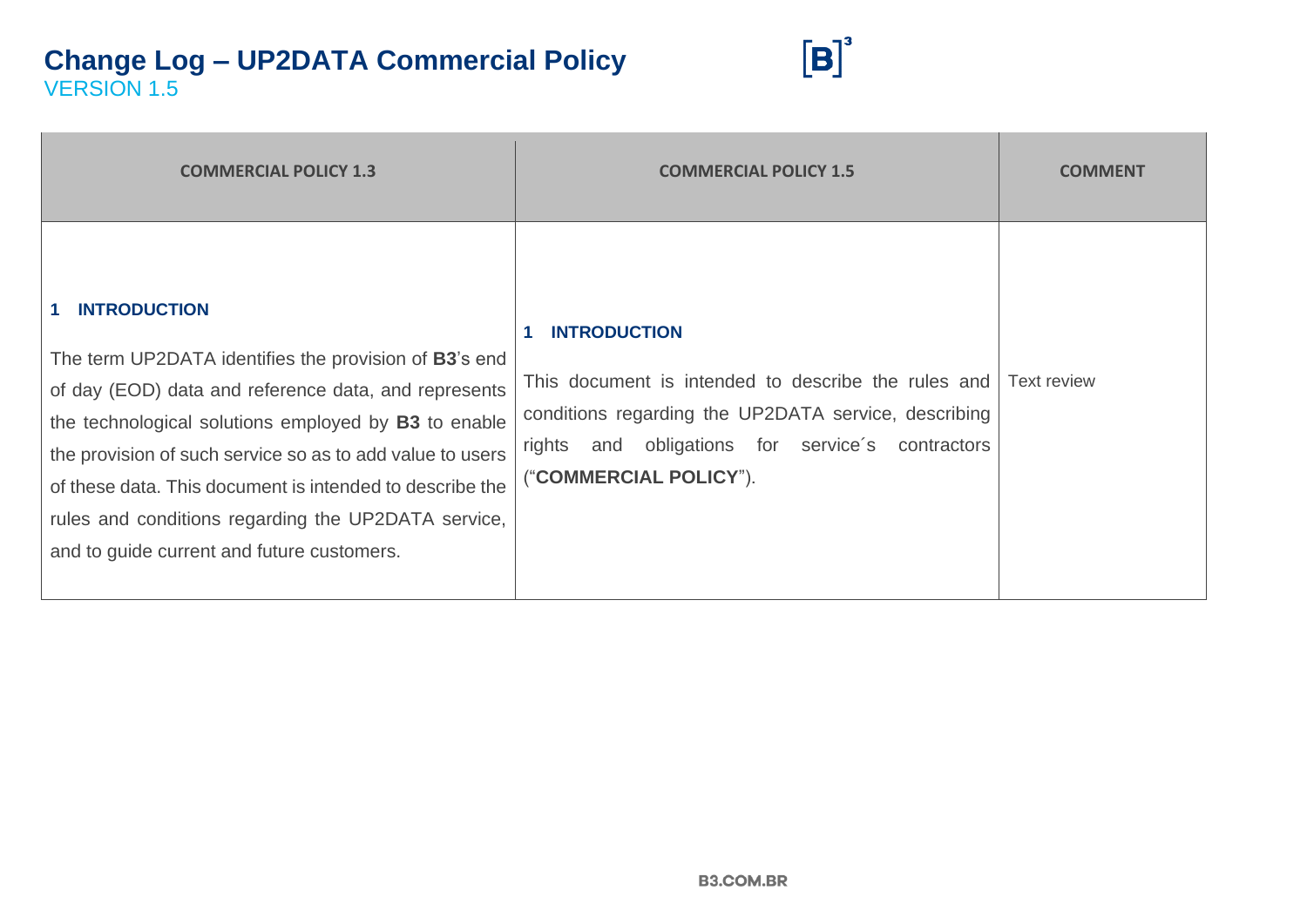

| 2 ABOUT UP2DATA<br>UP2DATA provides early end of day data and reference<br>data in an organized, consolidated and standardized<br>manner. Such data include closing prices, settlement<br>prices, reference prices, security lists, curves, volatility<br>surface, and indices, among other data. For further<br>information and to access the available documents, visit<br>www.b3.com.br/up2data. | <b>ABOUT UP2DATA</b><br>$\mathbf{2}^-$<br>It is a technological solution that provides in an organized,<br>consolidated and standardized manner, REGULATORY<br>and <b>SPECIALIZED DATA</b> from markets<br><b>DATA</b><br>administered by B3, as defined on chapter 2.1 of this<br><b>COMMERCIAL POLICY.</b> For more information and<br>accessing the available<br>documentation,<br>access<br>www.b3.com.br/up2data. | Atualização do nome do<br>produto e revisão de<br>texto |
|-----------------------------------------------------------------------------------------------------------------------------------------------------------------------------------------------------------------------------------------------------------------------------------------------------------------------------------------------------------------------------------------------------|------------------------------------------------------------------------------------------------------------------------------------------------------------------------------------------------------------------------------------------------------------------------------------------------------------------------------------------------------------------------------------------------------------------------|---------------------------------------------------------|
| <b>Available data</b><br>2.1<br>The UP2DATA service enables access to the following<br>data in the markets managed by <b>B3</b> :                                                                                                                                                                                                                                                                   | <b>UP2DATA DATA</b><br>2.2<br>The <b>UP2DATA</b> service enables access to the following<br>data in the markets managed by B3:<br><b>REGULATORY DATA: all data described on External</b><br>$\bullet$<br>Communication 033-2019/VPC;                                                                                                                                                                                   | Inclusion<br>of<br>the<br>Regulatory<br>Data<br>concept |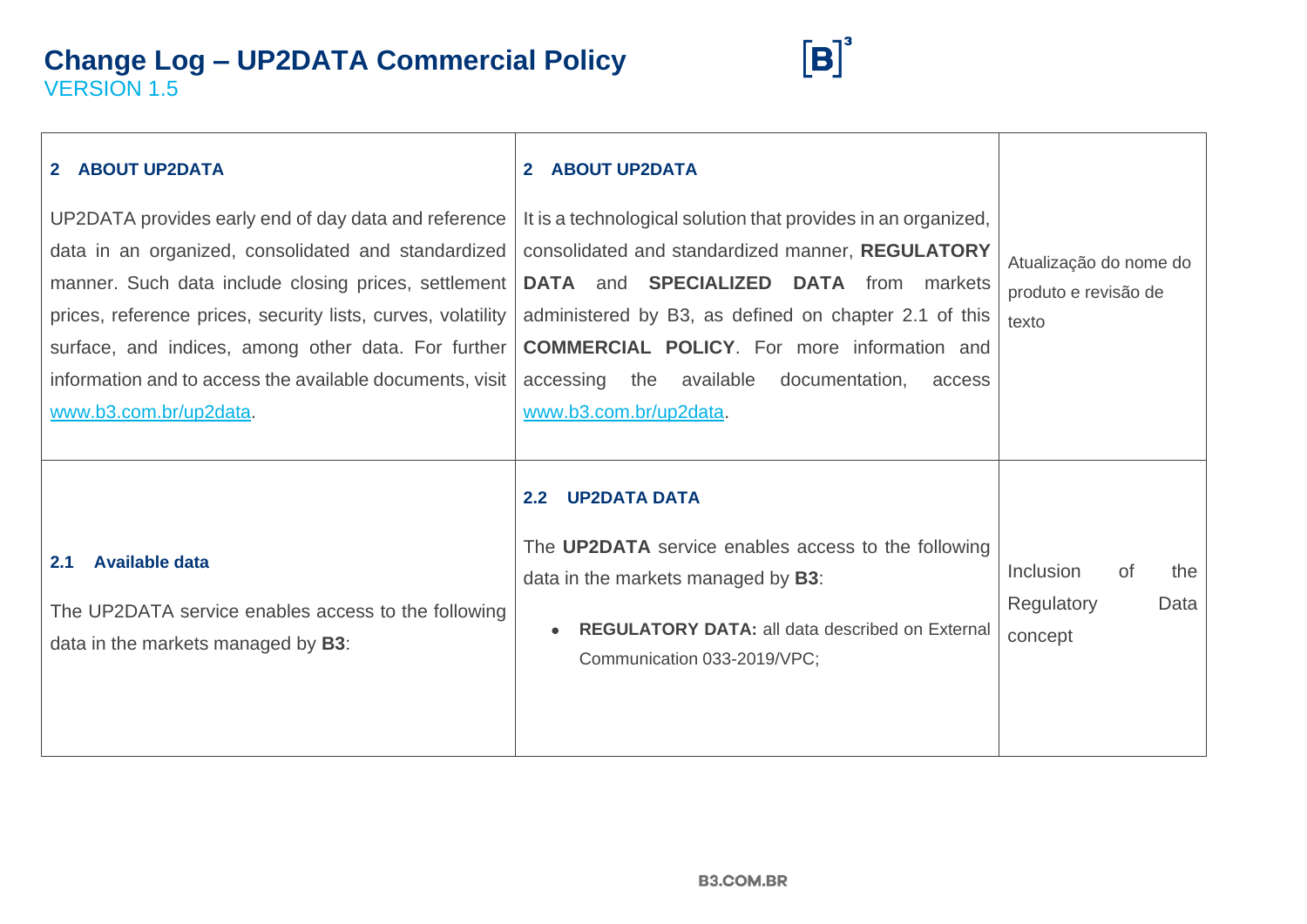

| 2.1 Available Data                                                                                                                                                                                                                                                                            |    | <b>2.1 UP2DATA DATA</b>                                                                                                                                                                                                                                                                                                                                                                                                    |                                          |
|-----------------------------------------------------------------------------------------------------------------------------------------------------------------------------------------------------------------------------------------------------------------------------------------------|----|----------------------------------------------------------------------------------------------------------------------------------------------------------------------------------------------------------------------------------------------------------------------------------------------------------------------------------------------------------------------------------------------------------------------------|------------------------------------------|
| ()                                                                                                                                                                                                                                                                                            | () |                                                                                                                                                                                                                                                                                                                                                                                                                            |                                          |
| <b>Curve</b> – Is a price/rate structure defined over time.<br><b>Economic Indicators - Refer to a number, rate or percentage that</b><br>allows representation of an economic reality in a quantitative and                                                                                  |    | <b>SPECIALIZED DATA:</b> information developed by B3 that<br>went through processing, calculation and/or transforming<br>based on processes, intelligence, internal analytical capacity<br>and/or other means and methodologies developed by B3;                                                                                                                                                                           |                                          |
| direct manner. Generally speaking, it is a statistical number that<br>presupposes the measurement of a variable over a certain period.                                                                                                                                                        | a) | Market Channels - The SPECIALIZED DATA available by<br>market type that comprises different fields calculated and<br>customized by B3.                                                                                                                                                                                                                                                                                     |                                          |
| The interpretation of an economic indicator allows users to know                                                                                                                                                                                                                              |    | <b>b)</b> Curve – Is a price/rate structure defined over time.                                                                                                                                                                                                                                                                                                                                                             |                                          |
| the state of the economy and enables future projections.<br>Volatility Surface - It is a forward structure for volatility rates,<br>which are expressed in published deltas and maturities,<br>corresponding to contract months authorized for trading, even<br>when no open contracts exist. | C) | <b>Economic Indicators - Refer to a number, rate or</b><br>percentage that allows representation of an economic reality<br>in a quantitative and direct manner. Generally speaking, it is<br>a statistical number that presupposes the measurement of a<br>variable over a certain period. The interpretation of an<br>economic indicator allows users to know the state of the<br>economy and enables future projections. | Inclusion of Specialized<br>Data concept |
| Indices - Refer to a variation indicator of a given set of<br>securities/instruments.                                                                                                                                                                                                         |    | Volatility Surface - It is a forward structure for volatility<br>rates, which are expressed in published deltas and<br>maturities, corresponding to contract months authorized for<br>trading, even when no open contracts exist.                                                                                                                                                                                          |                                          |
| <b>Corporate Actions</b> – The Corporate Actions package consists of<br>files that compile information disclosed by the companies listed in                                                                                                                                                   | e) | <b>Indices</b> – Refer to a variation indicator of a given set of<br>securities/instruments, including the relative weight of its<br>constituents.                                                                                                                                                                                                                                                                         |                                          |
| B3 - minutes of ordinary and extraordinary general meetings,<br>announcements to the market, notices to shareholders and other                                                                                                                                                                |    | a) Corporate Actions - The Corporate Actions package<br>consists of files that compile information disclosed by the<br>companies listed in B3 - minutes of ordinary and                                                                                                                                                                                                                                                    |                                          |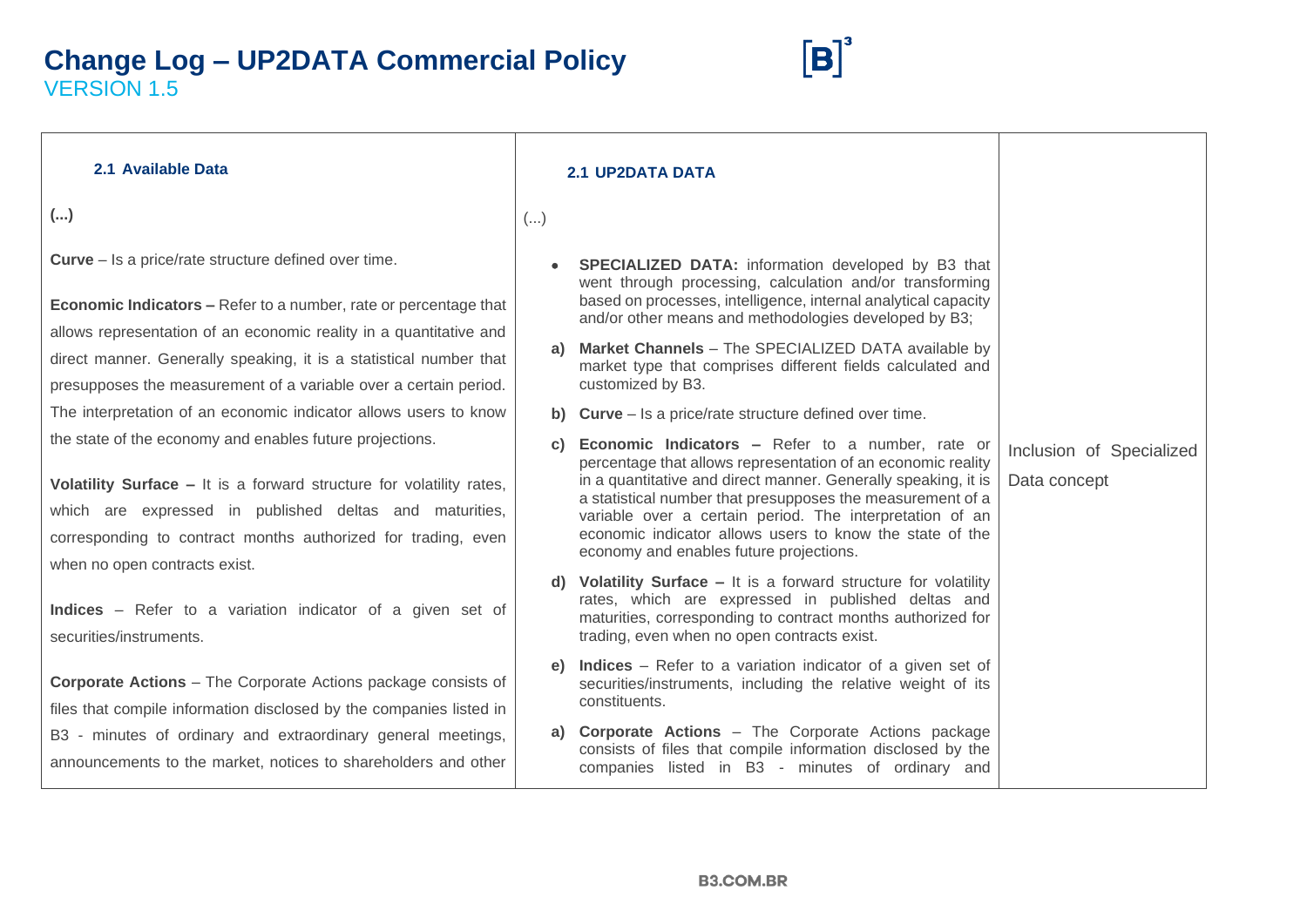

| documents. These data are structured, standardized and | extraordinary general meetings, announcements to the<br>market, notices to shareholders and other documents. These |  |
|--------------------------------------------------------|--------------------------------------------------------------------------------------------------------------------|--|
| disseminated in UP2DATA.                               | data are structured, standardized and disseminated in<br>UP2DATA.                                                  |  |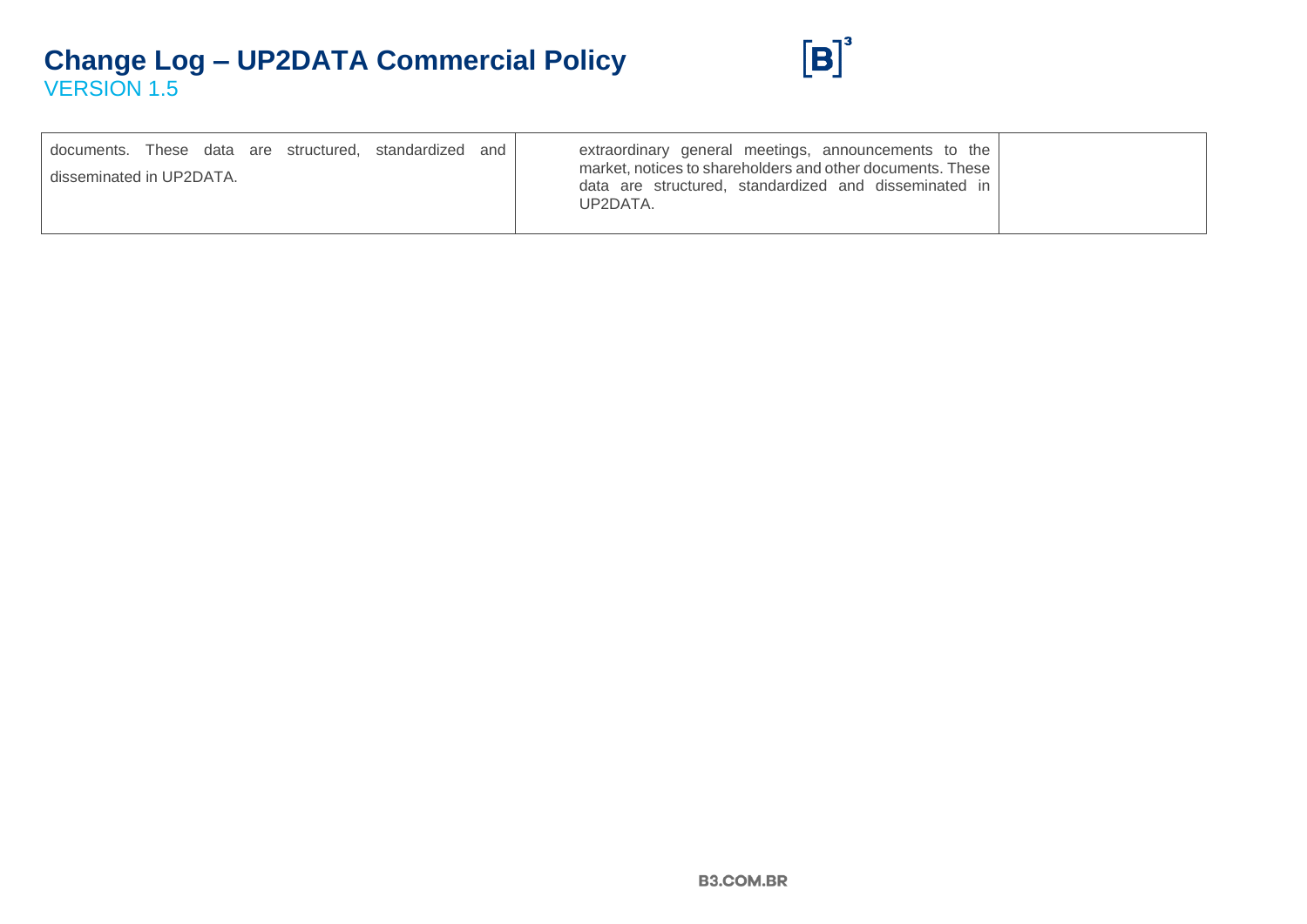

| 2.2<br><b>Features</b>                                     |                                                                                                                                     |  |
|------------------------------------------------------------|-------------------------------------------------------------------------------------------------------------------------------------|--|
| UP2DATA was structured to facilitate access to end of day  | <b>2.2 FEATURES</b>                                                                                                                 |  |
|                                                            | and reference data supplied by the market. The main features   The main features and key differentials of UP2DATA are   Text review |  |
| and key differentials of the UP2DATA service are described | described below:                                                                                                                    |  |
| below:                                                     |                                                                                                                                     |  |
|                                                            |                                                                                                                                     |  |
|                                                            |                                                                                                                                     |  |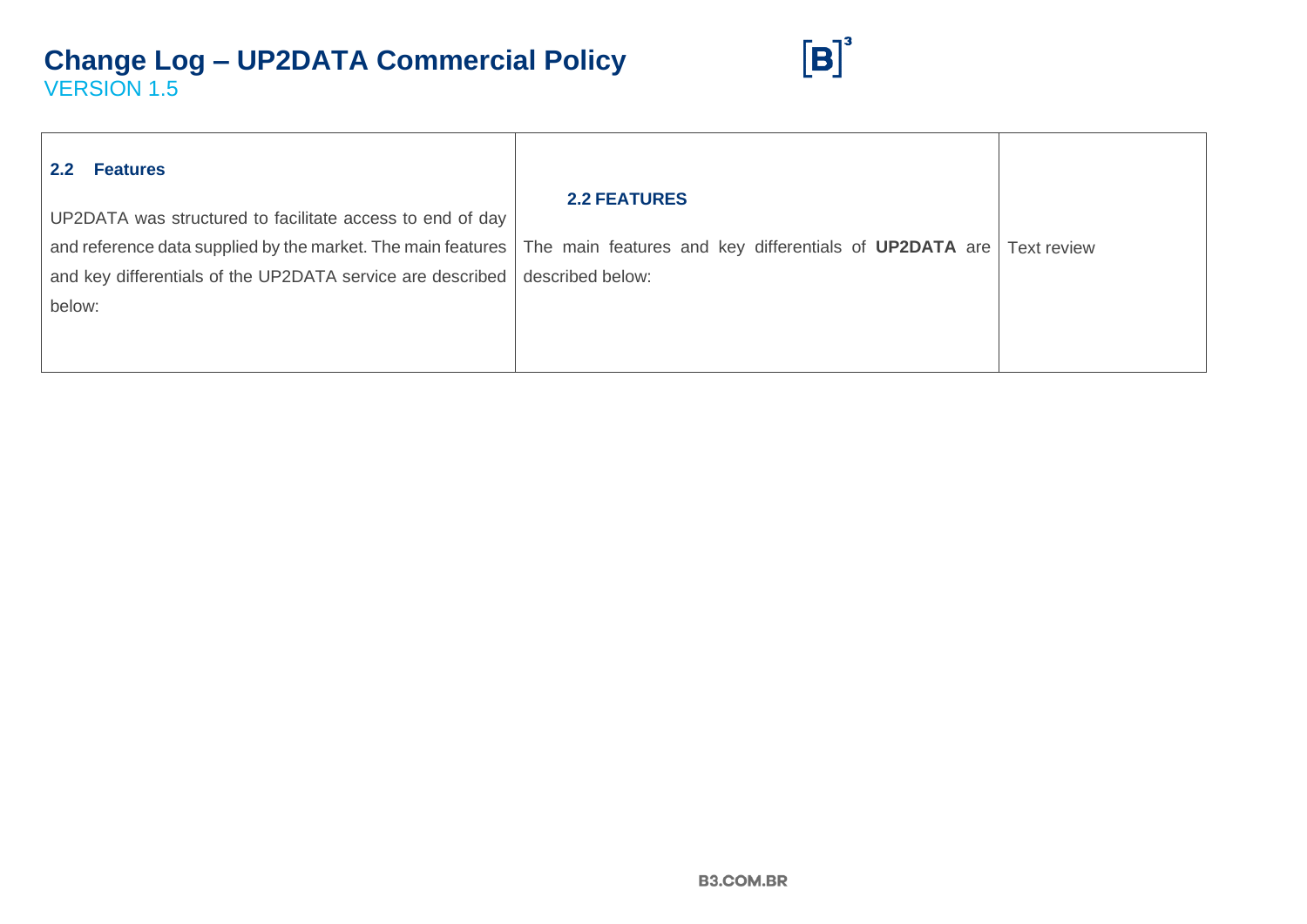

## **3 UP2DATA USERS UP2DATA USER** refers to any individual, institution and/or organization which, upon entering into an **UP2DATA SERVICES AGREEMENT**, contracts the **UP2DATA** services. UP2DATA's authorization to use data may be extended to companies that are part of the same economic group as **UP2DATA USERS**. The term "economic group" of **UP2DATA USERS** refers to the group of institutions composed of: (i) legal entities that are, directly or indirectly, controlled by a single legal entity; and/or (ii) a parent company and its subsidiaries, directly or indirectly. All companies belonging to the **UP2DATA USER** group must inform **B3** in advance by completing the form contained on Annex III of the **UP2DATA SERVICES AGREEMENT.** Any change in the group's composition should also be notified in advance to **B3**. **UP2DATA USERS** are classified on: • **LOCAL USERS**: **UP2DATA USERS** that access the **UP2DATA** service on Brazil; and • **INTERNATIONAL USERS**: **UP2DATA USERS** that access the **UP2DATA** service outside Brazilian territory. Text Review

#### **3 UP2DATA USERS**

**UP2DATA USER** refers to any organization which, upon entering into an **UP2DATA SERVICES AGREEMENT**, accesses the data provided on UP2DATA exclusively for use in internal activities. **UP2DATA USERS** are all and any institutions that require EOD and/or reference data.

UP2DATA's authorization to use data may be extended to companies that are part of the same economic group as **UP2DATA USERS**. The economic group of **UP2DATA USERS** refers to the group of institutions composed of: (i) legal entities that are, directly or indirectly, controlled by a single legal entity; and/or (ii) a parent company and its subsidiaries, directly or indirectly. All companies belonging to the **UP2DATA USER** group must inform **B3** in advance by completing a suitable form. Any change in the group's composition should also be notified in advance to **B3**.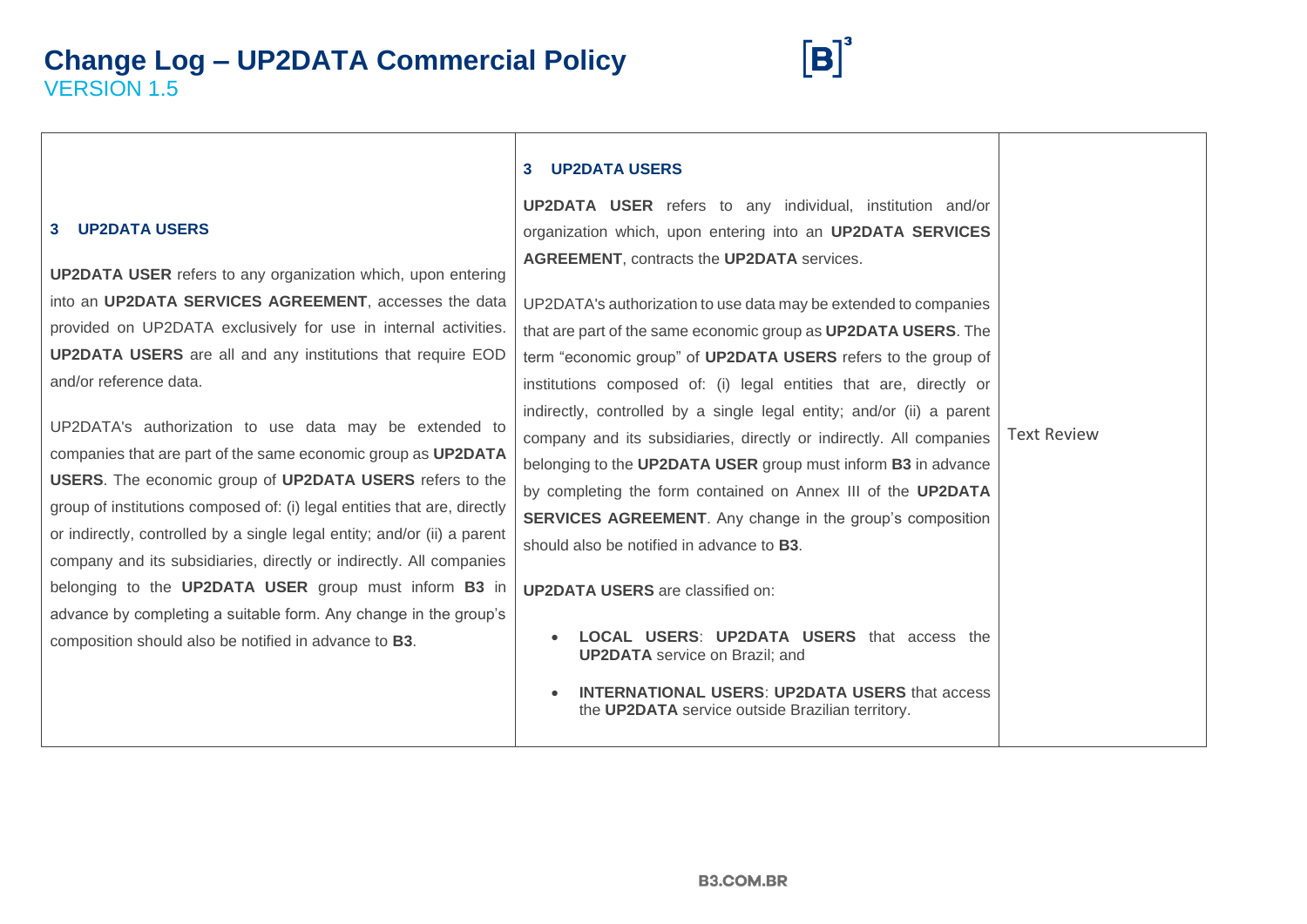

#### **4 UP2DATA USAGE**

B3 considers:

|                                                                                | DO GOHOREIS.                                                                |                    |
|--------------------------------------------------------------------------------|-----------------------------------------------------------------------------|--------------------|
| <b>4 UP2DATA USAGE</b>                                                         | Data DISTRIBUTION: refers to giving access to UP2DATA data on               |                    |
| <b>UP2DATA USAGE</b> refers to the storage, processing and use                 | restricted access environment, such as one accessed using login             |                    |
| by the UP2DATA USER of the data provided by B3 in its                          | and password. Data marketed also are considered on this category;           |                    |
| operational Risk, Compliance and Back Office routines,                         | Data DISPLAY: refers to giving access to UP2DATA data on public             |                    |
| among others. Using UP2DATA externally, i.e., distribution                     | environment, without any commercialization of such data.                    |                    |
| (or<br>redistribution), circulation,<br>publication<br>(or                     |                                                                             |                    |
| republication), modification or derivation is not allowed,                     | The REGULATORY DATA may be used, accordingly to policies                    |                    |
| nor is the provision of similar services.                                      | established by the USER, and the rules listed on this COMMERCIAL            | <b>Text review</b> |
|                                                                                | <b>POLICY</b> , including but not limited to the due fees, except for index |                    |
| NOTE: It is also not permitted to use the data provided by B3 on UP2DATA       | creation, taxes, benchmarks and similar that have as basis or               |                    |
| for the preparation, creation, calculation or generation of any type of index, | component the REGULATORY DATA, that must be expressly and                   |                    |
| or financial instruments, securities (e.g. options and derivatives) for one's  | previously authorized by B3, through a specific legal instrument,           |                    |
| own benefit or the benefit of third parties, nor for the provision of          | being certain that, for its DISTRIBUTION and DISPLAY is necessary           |                    |
| autonomous services for market data access and the assessment or               | signing the DISTRIBUTION AGREEMENT as per UP2DATA                           |                    |
| supply of databases and third-party products.                                  | <b>DISTRIBUTION COMMERCIAL POLICY.</b>                                      |                    |
|                                                                                |                                                                             |                    |
|                                                                                | The SPECIALIZED DATA only can be used for study and internal                |                    |
|                                                                                | use exclusively.                                                            |                    |
|                                                                                |                                                                             |                    |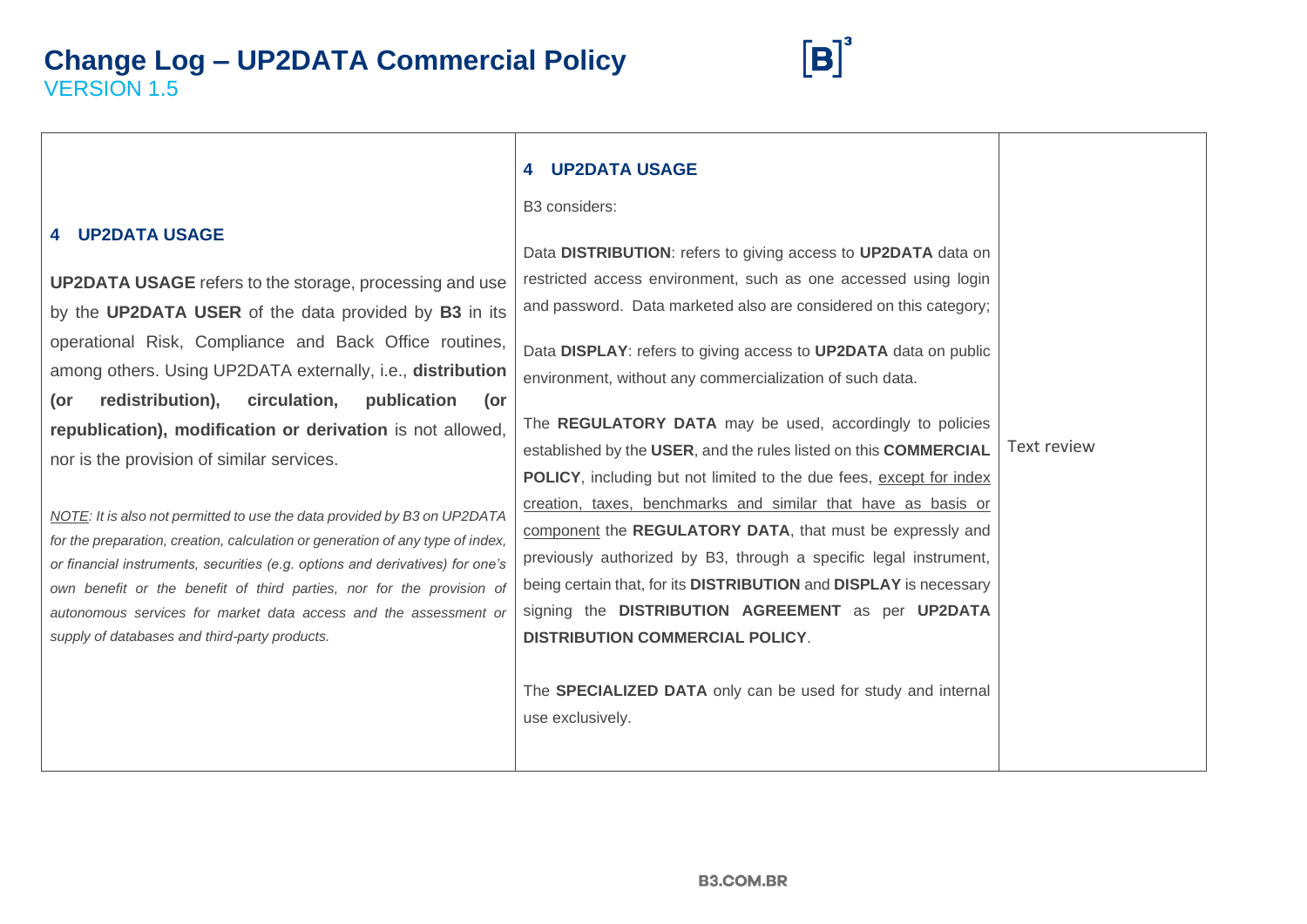

|               | It is not permitted the use of <b>SPECIALIZED DATA</b> for:                                                                                                                                                                                                                                                                                                              |  |
|---------------|--------------------------------------------------------------------------------------------------------------------------------------------------------------------------------------------------------------------------------------------------------------------------------------------------------------------------------------------------------------------------|--|
| (i)           | <b>DISTRIBUTION</b> (or redistribution),<br>DISPLAY,<br>circulation, publication (or republication), sell, sharing,<br>giving, customization, modification or derivation,<br>including the offer of similar services, only being<br>authorized after signing the specific data distribution<br>contract, as per <b>UP2DATA DISTRIBUTION</b><br><b>COMMERCIAL POLICY:</b> |  |
| (ii)          | Elaboration, creation, calculation or generation of any<br>type of index, tax, benchmark or related data, as well as<br>financial instruments, mobiliary securities (such as<br>options or derivatives) on own behalf or on behalf od<br>others, except with express and previous authorization<br>from B3 under a specific contract;                                    |  |
| (iii)<br>(iv) | Any use not defined above;<br>Use of any tool, technology, reverse engineering or any<br>other method aiming on individualize the information in<br>a way to identify the single operations or the parts of<br>such operation;                                                                                                                                           |  |
| (v)           | Coerce others.                                                                                                                                                                                                                                                                                                                                                           |  |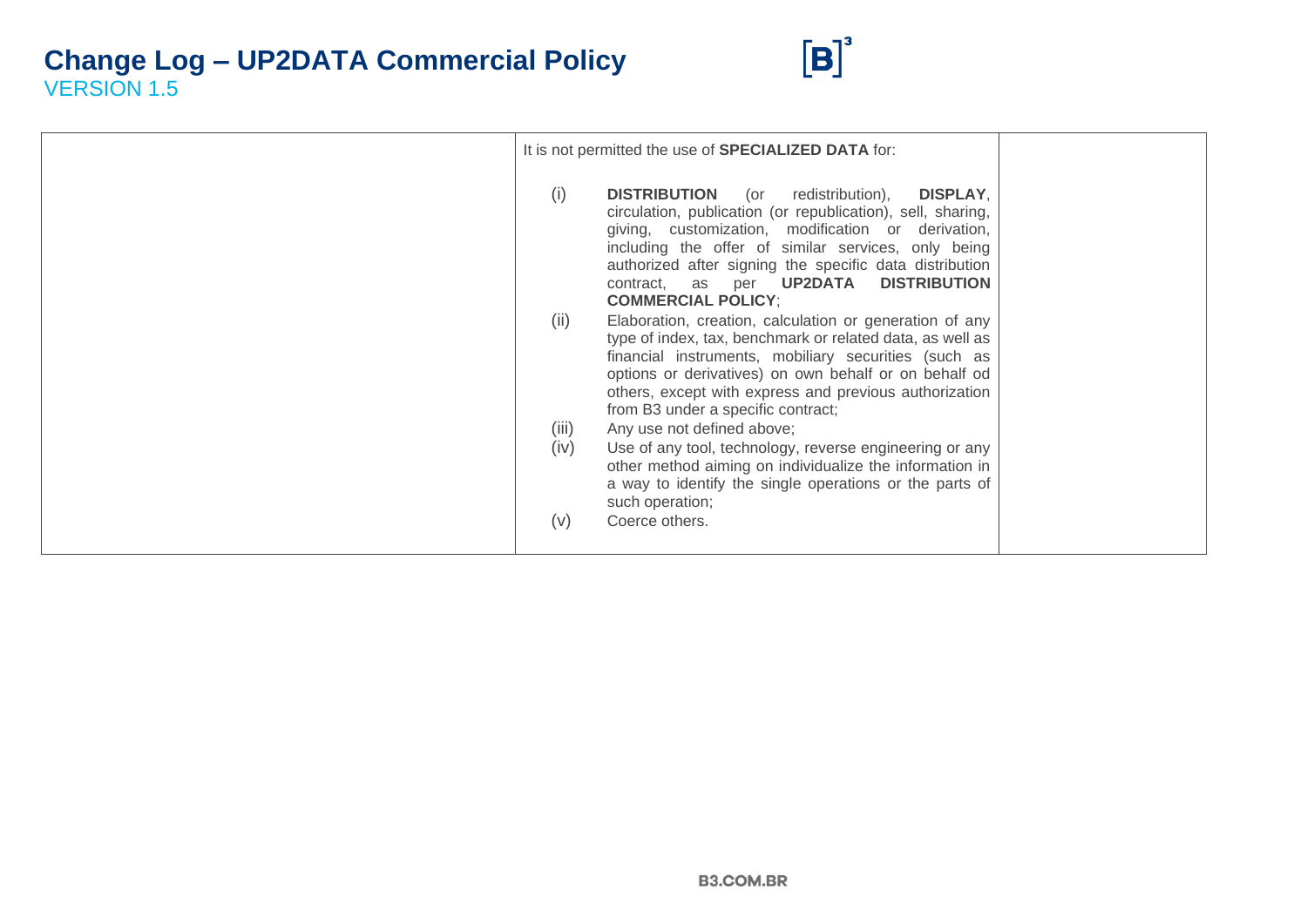

#### **5 DATA CHANNEL FRAMEWORK**

The data stored on UP2DATA are provided through channels that are grouped together as unit channels or by market type.

#### **5.1 Channels by market type**

The channels within this category are segregated into four distinct market types, which contain data on security list, open positions, trade information, settlement price, and reference price. The channels breakdown and their particularities are described in the table below.

#### **5.2 Unit channels**

The unit channels are segregated into four categories: indices, curves, volatility surface, and economic indicators. The channels breakdown and their particularities are described in the table below.

#### **5 DATA CHANNEL FRAMEWORK**

The **UP2DATA DATA** are provided through channels that are grouped together on **REGULATORY DATA** or **SPECIALIZED DATA**.

#### **5.1 REGULATORY DATA CHANNELS**

The **REGULATORY DATA CHANNELS** offer the **REGULATORY DATA**. The files available on this channel are offered exclusively on CSV format, not being possible any other file format, as well as any type of customization, such as create, alter, transform or aggregate new information or columns to the files.

The files available are: Instrument List (Listed Segment), Instrument List (OTC Segment), Consolidated Trades (Listed Segment), Consolidated Trades (OTC Segment), Consolidated Trades – After Market (Listed Segment), Derivatives Open Position (Listed Segment), Open Position for Security Lending and Security Lending Registered Contracts.

Text review, with inclusion of regulatory data and specialized data concepts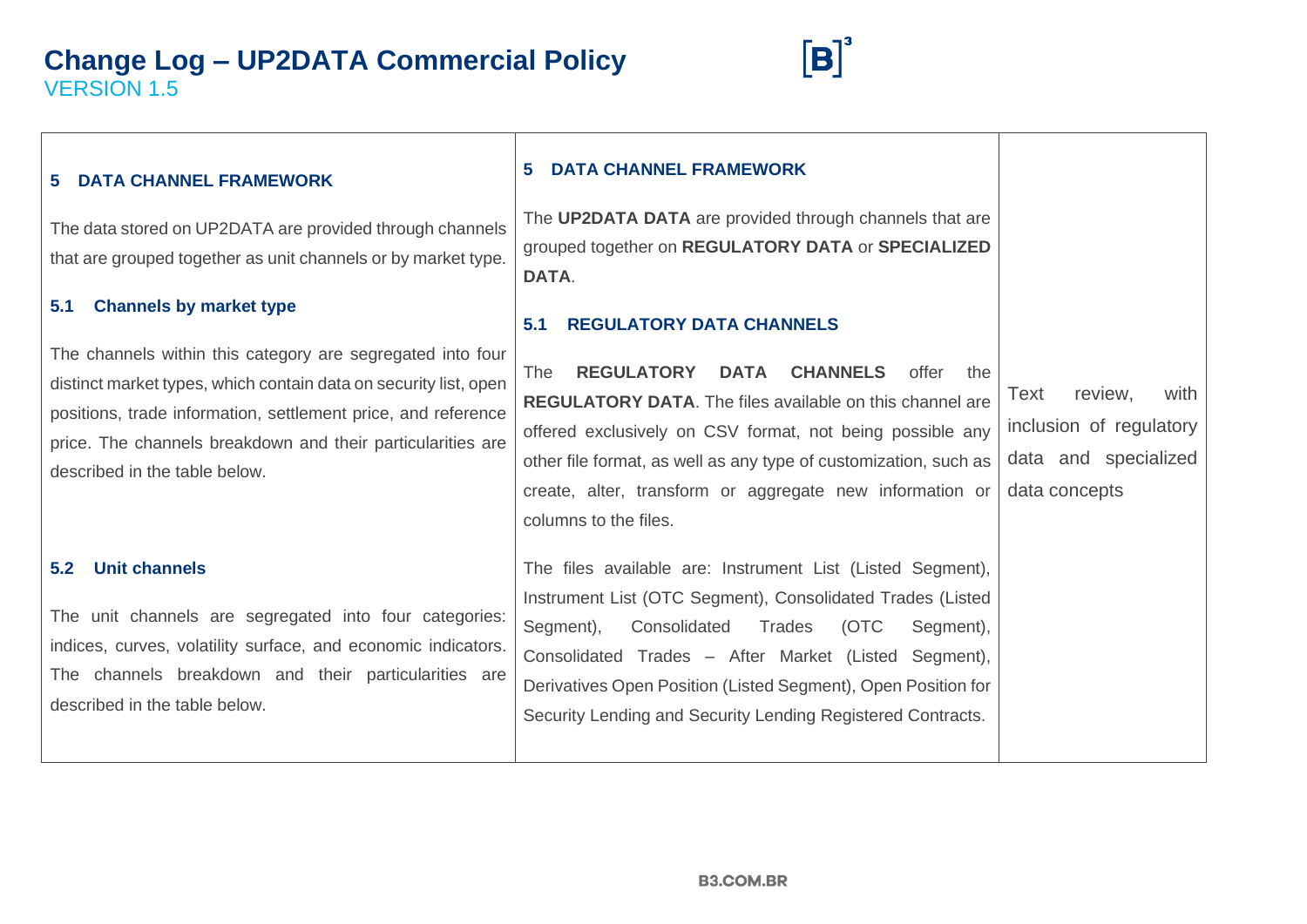

| 5.2 SPECIALIZED DATA CHANNELS                                                                                               |  |
|-----------------------------------------------------------------------------------------------------------------------------|--|
| <b>SPECIALIZED DATA CHANNELS</b> offer the<br>The<br><b>SPECIALIZED DATA, and currently have the following</b><br>channels: |  |
|                                                                                                                             |  |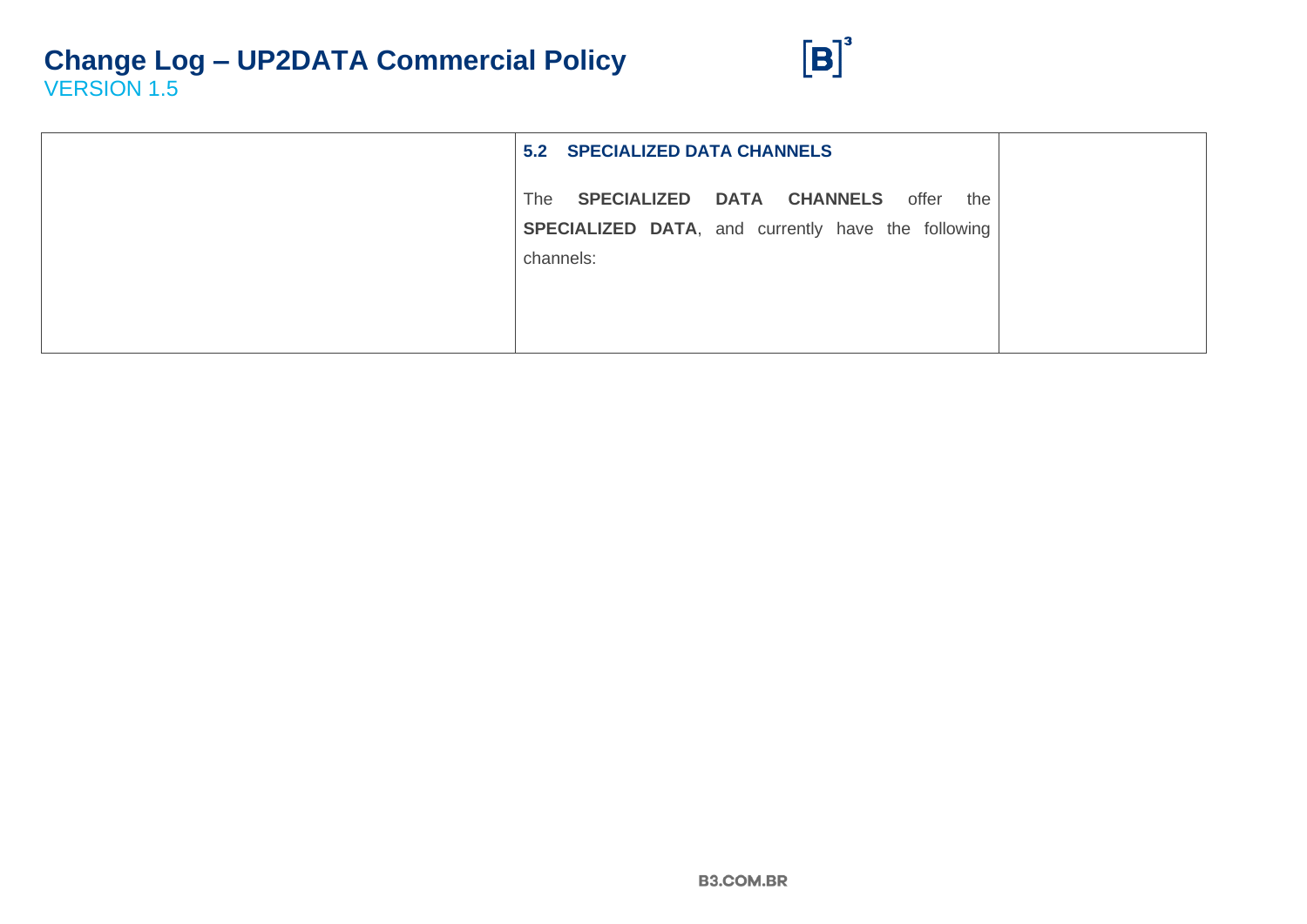

| 6 FEE SCHEDULE<br>The fee schedule reflects the grouping by channels. The<br>amounts contained in the tables below will be charged<br>on monthly basis based on the channels contracted by<br>institutions. | <b>FEE SCHEDULE</b><br>6.<br>The UP2DATA USERS, considering their access to<br>different channels, will be taxed for <b>UP2DATA</b> services<br>under the form, conditions and values listed below,<br>considering the need for signing the <b>UP2DATA</b><br><b>SERVICES AGREEMENT.</b> | Text review         |
|-------------------------------------------------------------------------------------------------------------------------------------------------------------------------------------------------------------|------------------------------------------------------------------------------------------------------------------------------------------------------------------------------------------------------------------------------------------------------------------------------------------|---------------------|
| <b>6.1 Fees for Local Customers</b><br><b>6.2 Fees for International Customers</b>                                                                                                                          | <b>6.1 Fees for LOCAL USERS</b><br><b>6.2 Fees for INTERNATIONAL USERS</b>                                                                                                                                                                                                               | Schedule fee review |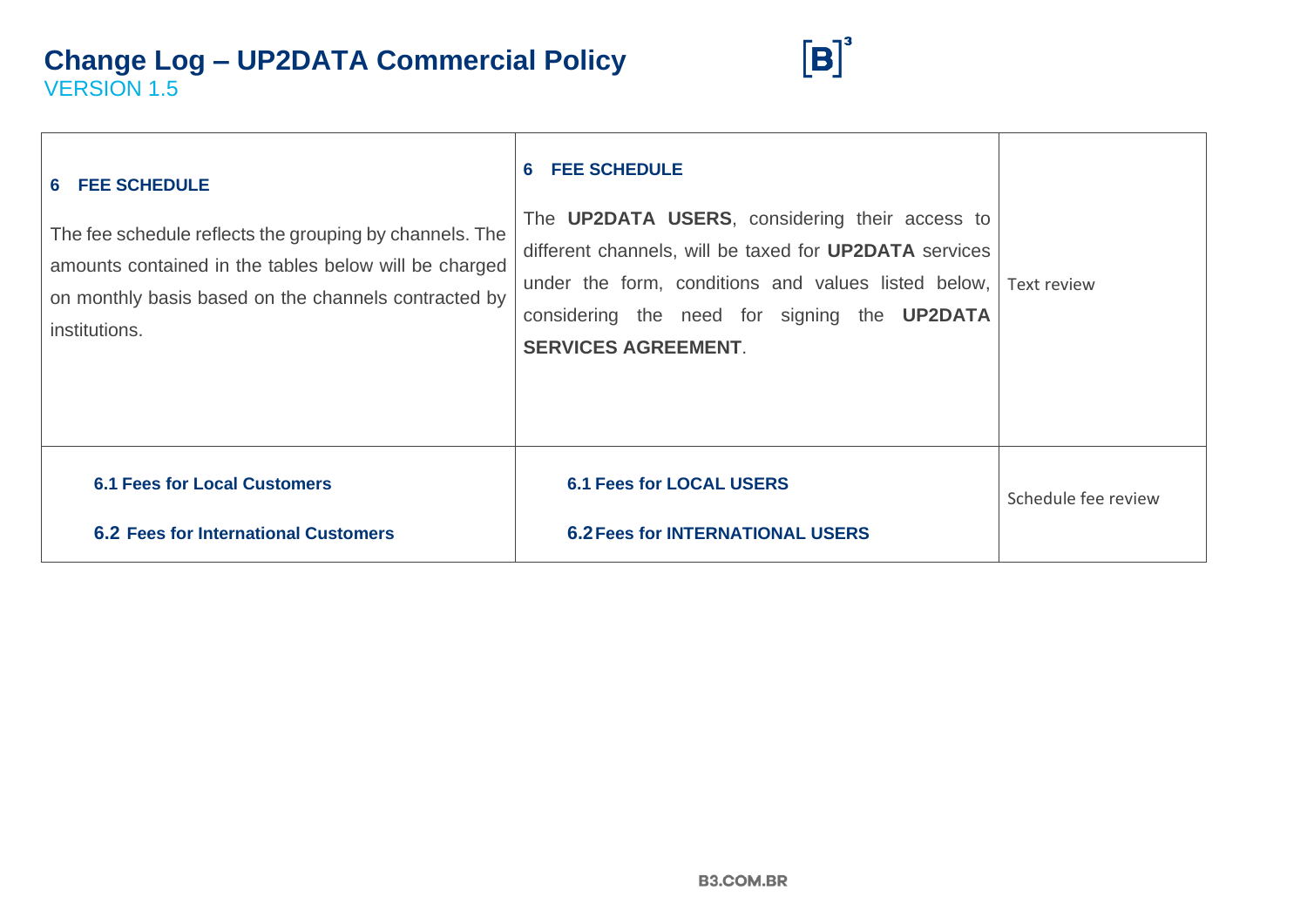

| 6.5 Free-of-charge period                                                                                                                                                                                                                                                                                                                                                                                                                                                         |                                                                                                                                                                                                                                                                                                                                                             |             |
|-----------------------------------------------------------------------------------------------------------------------------------------------------------------------------------------------------------------------------------------------------------------------------------------------------------------------------------------------------------------------------------------------------------------------------------------------------------------------------------|-------------------------------------------------------------------------------------------------------------------------------------------------------------------------------------------------------------------------------------------------------------------------------------------------------------------------------------------------------------|-------------|
| The first thirty (30) days following the signature of the<br><b>UP2DATA SERVICES AGREEMENT</b> and installation of<br>the switch will be free of charge at the first contracting.<br>The granting of differentiated terms of gratuity will<br>depend on the approval of the competent internal<br>committees of B3. Upon contracting the UP2DATA<br>service, the unit channel data on "Economic Indicators"<br>will be included at no additional cost to UP2DATA<br><b>USERS.</b> | <b>6.5 Trial period</b><br>The first thirty (30) days following the signature of the<br><b>UP2DATA SERVICES AGREEMENT</b> and installation of<br>the switch will be free of charge at the first contracting.<br>The granting of differentiated terms of gratuity will depend<br>on the approval of the competent internal committees of<br>B <sub>3</sub> . | Text review |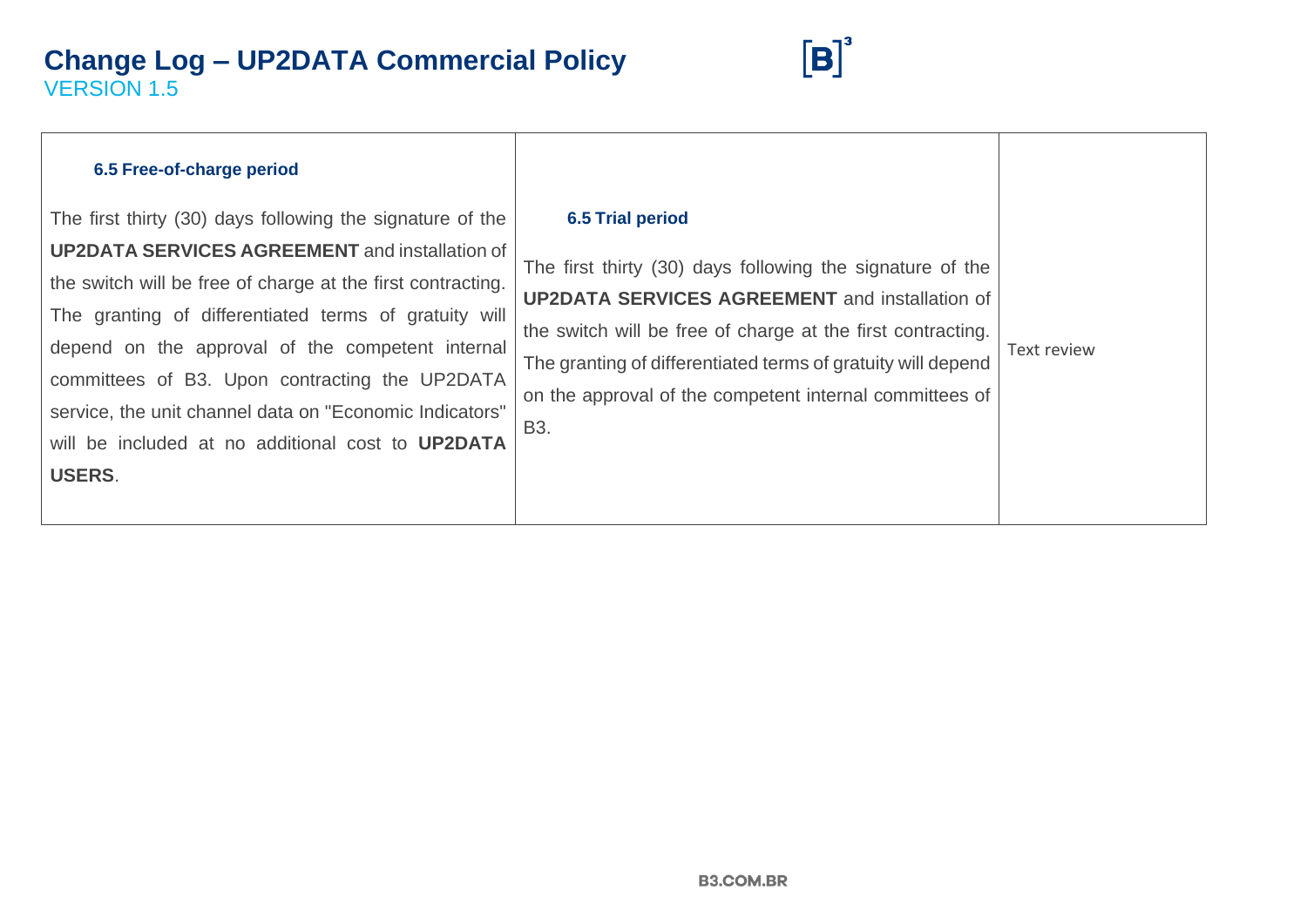

|                                                                                                                                                                                                                                                                                                                                                              | <b>UP2DATA SERVICES AGREEMENT</b>                                                                                                                                                                                                                                                                                                                                                                                                                                              |                                           |
|--------------------------------------------------------------------------------------------------------------------------------------------------------------------------------------------------------------------------------------------------------------------------------------------------------------------------------------------------------------|--------------------------------------------------------------------------------------------------------------------------------------------------------------------------------------------------------------------------------------------------------------------------------------------------------------------------------------------------------------------------------------------------------------------------------------------------------------------------------|-------------------------------------------|
| <b>7 UP2DATA SERVICES AGREEMENT</b><br>The UP2DATA SERVICES AGREEMENT sets out the<br>duties and obligations of the contracting parties and B3,<br>and authorizes UP2DATA to be used internally only by<br>organizations. Data distribution is not allowed. All<br><b>UP2DATA USERS</b> are required to sign an <b>UP2DATA</b><br><b>SERVICES AGREEMENT.</b> | The UP2DATA SERVICES AGREEMENT sets out the<br>duties and obligations of the contracting parties and <b>B3</b> ,<br>as well as determine the <b>UP2DATA USER</b> usage<br>conditions, as per chapter 4 above, not being allowed the<br>DISTRIBUTION of data without the signing of the<br>UP2DATA DISTRIBUTION AGREEMENT<br>as<br>per<br><b>UP2DATA DISTRIBUTION COMMERCIAL POLICY.</b><br>Signing the UP2DATA SERVICES AGREEMENT is<br>mandatory for all UP2DATA USERS.<br>() | Text review and inclusion<br>of Annex III |
|                                                                                                                                                                                                                                                                                                                                                              | <b>Annex III: This Annex to UP2DATA SERVICES</b><br><b>AGREEMENT</b> must be filled and sent to B3,<br>even if only by electronic means, as this<br>comprises the list of institutions belonging to the<br>economic group of the UP2DATA USER. This<br>document must be updated every time the                                                                                                                                                                                 |                                           |